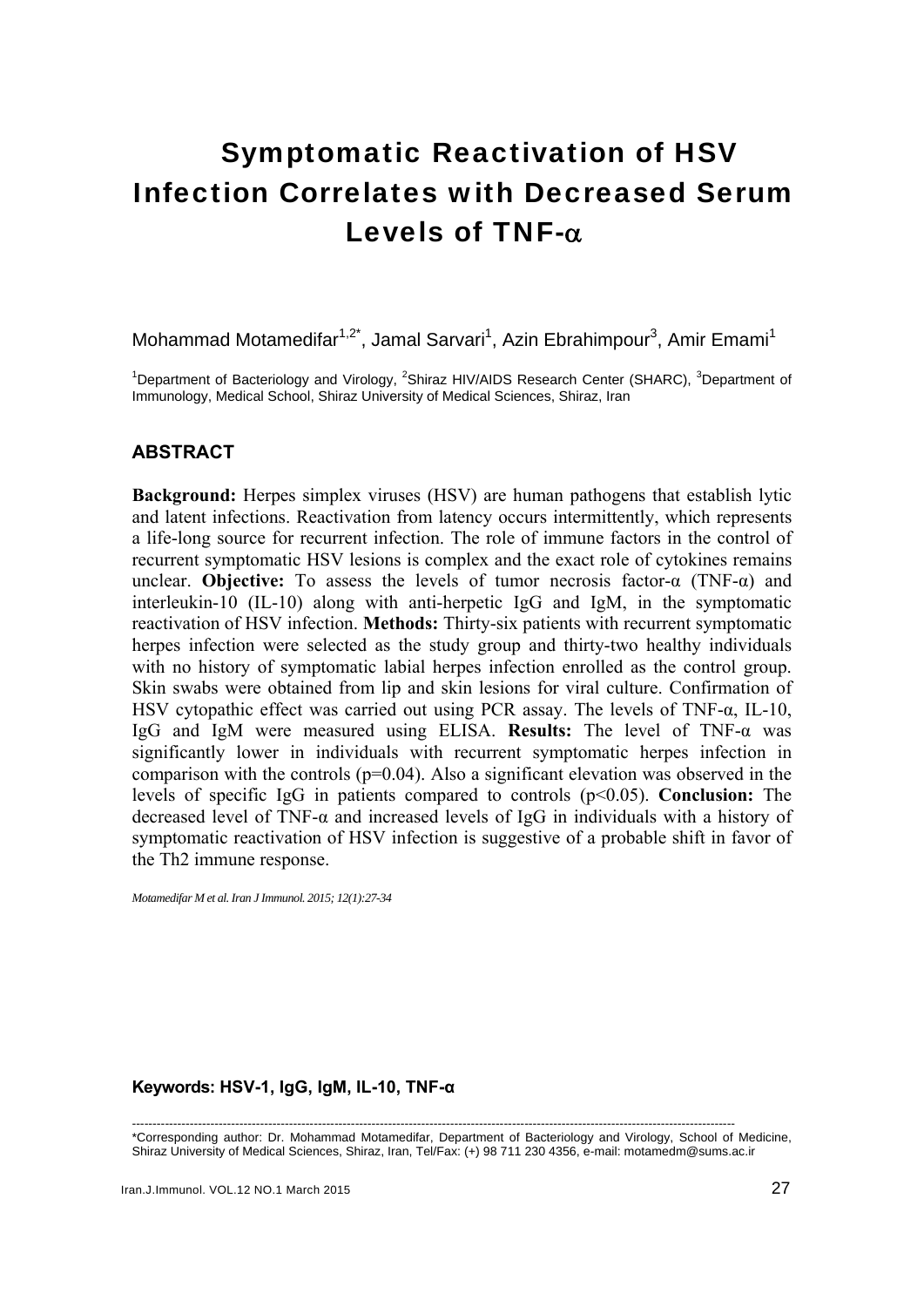## **INTRODUCTION**

Herpes simplex virus (HSV) is a human pathogenic virus that causes infection through contact with mucosal membranes. Their attractions are their biologic properties, particularly their abilities to cause a variety of infections, remain latent in their host for life, and reactivate to cause lesions at or near the site of the initial infection. After primary HSV infection of epithelial cells, the virus establishes latency in the trigeminal ganglia (1).

HSV-1 establishes latent infections within the peripheral neurons, although a vigorous immune response during primary infection is elicited. Viral gene expression and its replication leading to infectious progeny virus production are induced by either physical or psychological stress, and infections (2,3). Reactivation is sometimes recognized by a recurrent symptomatic disease and/or virus transmission (4).

In spite of the clinical and experimental studies on the host defense responses against HSV (5,6), neither single host factor nor a set of host factors capable of preventing virus symptomatic reactivation have been identified (4). Host defense response against HSV-1 reactivation is affected by not only viral factors but also host factors such as cytokines as the regulator of the immune response (7).

Tumor necrosis factor-α (TNF-α)*,* a pleiotropic factor critical for the development of inflammation, is synthesized mainly by macrophages in response to various stimuli like viral infections (8,9). TNF-α may possibly influence the course of HSV-1 infection since it has been shown to demonstrate antiviral activities in several cell lines infected with animal viruses, and it may do the same with HSV-1 infected mice (10-13). TNF- $\alpha$ and interferon-γ (IFN-γ) play protective roles in acute HSV-1 infected mice (5,7).

In contrast to the pro-inflammatory characteristics of TNFs, other cytokines such as interleukin-10 (IL-10) are known to have anti-inflammatory properties. IL-10 has been shown to relieve HSV induced inflammation (14,15). IL-10 is an immunosuppressive cytokine and is necessary for the protection against pathogenic hyper-inflammatory responses in the CNS in HSV-1 infection (16).

The exact roles of TNF- $\alpha$  and IL-10 in HSV-1 recurrence in human beings are still unclear. The present study was conducted to investigate the relationship between symptomatic reactivation of HSV infection and the serum levels of TNF-α and IL-10 as the two important cytokines affecting the inflammatory process in viral infection. Also, anti-HSV IgG and IgM were detected in the symptomatic subjects along with the asymptomatic controls.

## **MATERIALS AND METHODS**

**Subjects.** The specimens were collected from the patients admitted to Departments of Dermatology, Faghihi Hospital, Shiraz, Iran, from September 2008 to July 2010. Thirtysix patients (10 male , 26 female) with recurrent symptomatic herpes infection and a mean age of  $35.8 \pm 13.1$  years were enrolled as the study group, while 32 healthy individuals (9 male, 23 female) with no prior history of recurrent symptomatic labial herpes infection and a mean age of  $36.2 \pm 8.1$  years were enrolled as the control group. The control group was matched based on age and sex. The study was approved by the Ethics Committee of Shiraz University of Medical Sciences and written informed consent was obtained from each participant.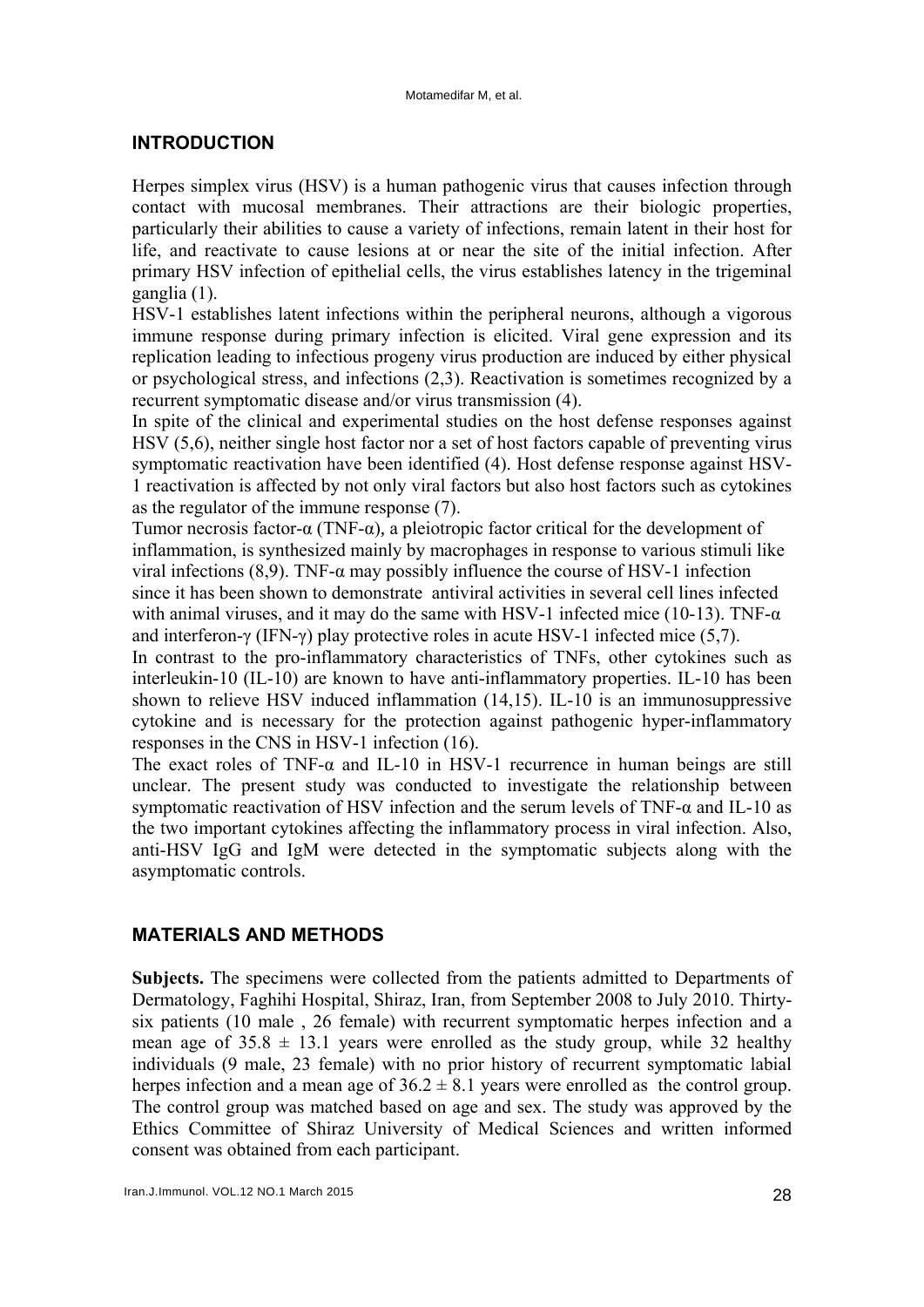**Specimen Collection and Isolation of HSV.** Skin swabs were obtained from the lips and skin lesions for viral culture and DNA extraction. The swabs were immersed in phosphate buffered saline (PBS) and transferred to the laboratory, promptly, in cold containers. Vero cell line (Razi Institute, Hesarak-Iran) were prepared in Dulbecco's Modified Eagle Medium, DMEM, (Sigma, Germany) supplemented with 4% fetal calf serum. Cells were cultured in a humidified incubator at  $37^{\circ}$ C containing  $5\%$  CO<sub>2</sub>. Skin swabs were inoculated in Vero cells, incubated at 37°C and monitored for cytopathic effects (CPE) 48 h later. Characteristic CPE of HSV cell infection included ballooning of infected cells and formation of multinucleated giant cells.

**Polymerase Chain Reaction.** DNA of infected cultured cells which showed characteristic HSV CPE was extracted using a genomic DNA extraction kit (Bioneer, Korea) and kept at -25°C till performing the PCR. General primers (Table 1) for HSV (Takapouzist, Iran) were used to amplify a highly conserved regions within the DNA polymerase gene (17).

| <b>Primer Name</b> | <b>Primer Sequence</b>       | <b>PCR Product Size (bp)</b> |
|--------------------|------------------------------|------------------------------|
| <b>HSV-GF</b>      | 5-GTGTTCGACTTTGCCAGCCTCTAC-3 | 223                          |
| $HSV-1-2R$         | 5'-GACTGGCTCGCCATGCGAAAGC-3  |                              |

|  |  |  |  | Table 1. Primers used to amplify DNA polymerase gene of HSV-1. |
|--|--|--|--|----------------------------------------------------------------|
|--|--|--|--|----------------------------------------------------------------|

Positive control of HSV-1 for PCR was prepared from the primary clinical isolate confirmed by neutralization test using guinea pig anti-HSV-1 serum (NIH, USA) and monoclonal (D and G) anti HSV-1 antibodies. PCR mixture without DNA, containing distilled water instead, served as negative control. PCRs for confirmation of HSV were performed in a thermocycler (Eppendorf, Germany) in a reaction volume of 50 μl containing 5 μl 10x PCR buffer, 1.5 μl of 50 mM  $MgCl_2$ , 0.2 μM of each dNTPs, 1 U Taq DNA Polymerase (CinnaGen, Iran), 10 pmol/µl of each primer of and 5 μl of template DNA. After initial denaturation at 95°C for 5 min, PCR products were amplified by 35 cycles of denaturation at 94 $\degree$ C for 2 min, annealing at 60 $\degree$ C for 45 s and extension at 72°C for 45 s, with a final extension step at 72°C for 10 min. The amplified products were detected by staining with ethidium bromide (CinnaGen, Iran) in 2% agarose gel ( Fermentas, Kyiv, Ukraine) and photographed under UV light (18).

**Blood Samples.** Blood samples were taken into tubes without anticoagulant and allowed to clot for 2 h. Sera were separated following centrifugation at 3000 rpm for 10 min and stored at -20°C until used.

**Immunoglobulin and Cytokine Assay.** IgG and IgM anti-HSV antibodies were detected in all serum samples using a commercial ELISA kit (IBL, Hamburg, Germany). The serum levels of IL-10 and TNF-α were determined in duplicate using a commercial ELISA kits (BenderMed, Vienna, Austria). The minimum detectable levels of IL-10 and TNF- $\alpha$  were 0.66 and 4.3 pg/mL, respectively.

**Statistical Analysis.** Data were analyzed by Mann–Whitney U, Kruskal-Wallis and Chi-square test using the SPSS software. P value less than 0.05 was considered as statistically significant.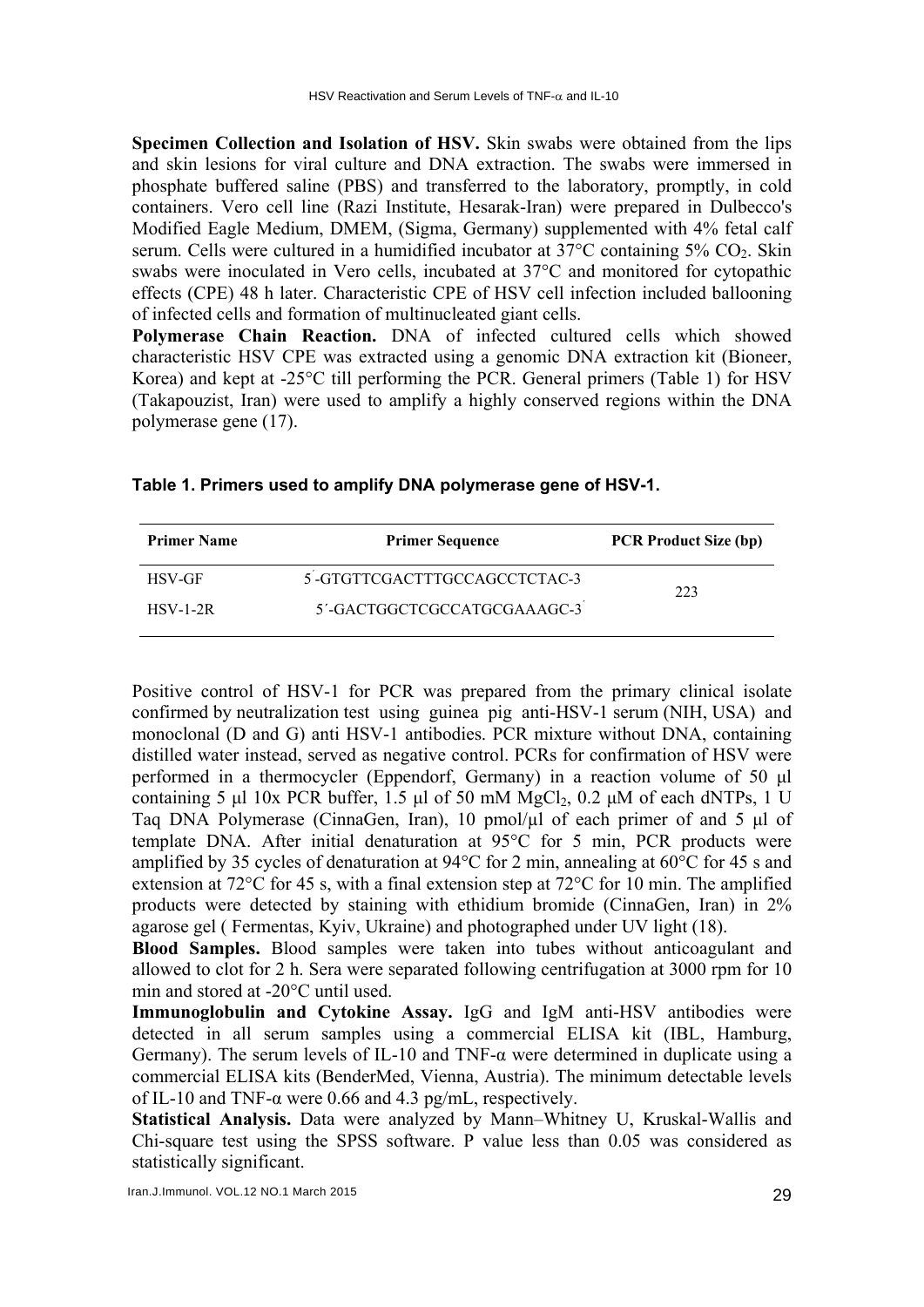# **RESULTS**

All the skin/lip samples in the symptomatic group were positive for HSV, confirmed by the appearance of CPE in cell culture and PCR. All samples, as well as the positive controls, produced a specific 223 bp band in PCR.

| Table 2. Mean $\pm$ SD of the serum IgG, IgM, TNF- $\alpha$ and IL-10 levels in diseased and |  |
|----------------------------------------------------------------------------------------------|--|
| control groups.                                                                              |  |

| <b>Parameter</b>      | <b>Patients</b>     | <b>Controls</b>           | <b>P-Value</b> |
|-----------------------|---------------------|---------------------------|----------------|
| $IgG$ (U/mL)          | $94.75 \pm 32.18^a$ | $55.01 \pm 44.66^{\circ}$ | 0.0001         |
| $IgM$ (U/mL)          | $6.20 \pm 3.50^a$   | $5.72 \pm 4.38^a$         | 0.2            |
| IL-10 $(pg/mL)$       | $1.26 \pm 1^a$      | $1.25 \pm 0.41^{\circ}$   | 0.97           |
| TNF- $\alpha$ (Pg/mL) | $6.61 \pm 8.08^a$   | $11.59 \pm 13.73^b$       | 0.04           |

a and b: Different letters in each row reveals a significant difference.

Negative control produced no DNA product following PCR amplification. Mean  $\pm$  SD of serum IgG, IgM, TNF-α and IL-10 levels are presented in Table 2. The levels of IgG and TNF- $\alpha$  were significantly different between the patients and controls ( $p<0.05$ ). However, no significant difference was observed in IL-10 and IgM titer between the two groups.

| Table 3. The Relationship between the age and recurrence rate, per year, in the |  |
|---------------------------------------------------------------------------------|--|
| studied patients.                                                               |  |

| Demographic Data |        | No. of Patients with 1 or $\geq$ 2 of Recurrence Rate/Year |              |                |
|------------------|--------|------------------------------------------------------------|--------------|----------------|
|                  |        | 1                                                          | $\geq$ 2     | <b>P-Value</b> |
| Mean Age         | 20.23  | 24                                                         | $\mathbf{0}$ | 0.21           |
|                  | 12.29  | $\theta$                                                   | 7            |                |
|                  | 18.90  | $\theta$                                                   | 5            |                |
| Gender           | Female | 16                                                         | 10           | 0.438          |
|                  | Male   | 8                                                          | 2            |                |

Anti-HSV IgG was detected in all participants from both groups. The serum level of IgG was significantly higher in the patients compared with controls  $(p<0.0001)$ . Anti-HSV IgM was detected in 4 (11%) of the patients and 3 (9.3%) of the controls. There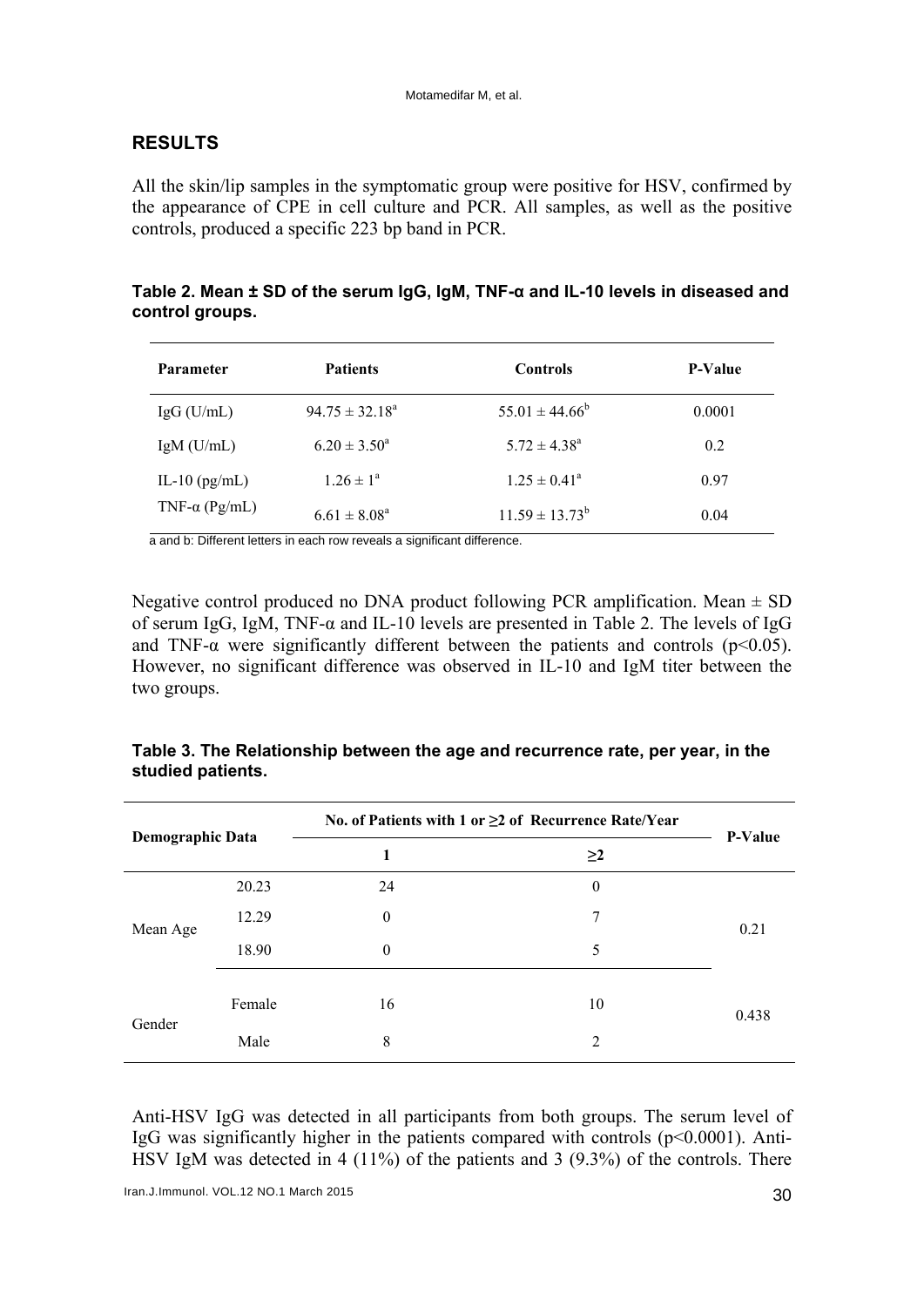was no significant difference in the serum level of IgM between the two groups  $(p=0.2)$ . The level of TNF- $\alpha$  was significantly lower in the diseased group in comparison with the controls  $(p<0.04)$ . No significant difference was observed in IL-10 level in patients in comparison with the controls (p=0.97).

As shown in Table 3, no significant relationship was observed between age and recurrence rate  $(p=0.212)$ . The recurrence rate was found to be higher in women compared to men. However, no significant relationship was found between sex and recurrence rate  $(p=0.438)$  as presented in Table 3. There was also no significant relationship between serum levels of TNF-α, IL-10, IgG, IgM and the recurrence rate  $(p>0.05)$ .

## **DISCUSSION**

Herpes simplex virus-1 is a human alpha herpes virus commonly found throughout the world (4). Transmission via sensory nerves to the spinal or trigeminal ganglia occurs after skin or mucosal infection (19). HSVs are human pathogens that establish lytic and latent infections. Reactivation from latency occurs intermittently which represents a life-long source of recurrent infection (20).

The ability of HSV to cause a persistent latent infection results in the disability of the immune system to complete clearance of infection and, in some individuals, in controlling reinfection (21). HSV starts by neutralizing the innate immunity and results in a viral infection that is characterized by a dynamic balance between HSV and the innate immune system (20). Both cellular and humoral immunity play roles in preventing latent and severe HSV infection (22-24). Shedding of HSV may be entirely asymptomatic or small/atypical lesions may be recognized (25). The mechanism of virus immune evasion in recurrent disease remains unclear (26).

Pro-inflammatory immune cells are involved in immune mechanisms creating protection against HSV-1 infections (27). Key regulators of the inflammatory and immune responses are cytokines including interleukins, interferon, colony stimulating factors, and tumor necrosis factors (28). They may be involved in the production of symptomatic herpes virus recurrence. Several reports have investigated the role of cytokines in HSV infection (4,6,27,29,30).

In our study, the presence of detectable levels of IgG in the control group reveals that although these individuals experienced virus exposure, they did not develop a symptomatic disease. A significant decrease was observed in the level of TNF- $\alpha$  in symptomatic patients in comparison with individuals who experienced HSV-1 exposure but did not develop symptomatic herpes labialis  $(p<0.04)$ . This result indicated that TNF- $\alpha$  level could be affected by HSV infection and was in agreement with that of other researchers such as Minami *et al*. (2002), Minagawa *et al*. (2004), Fields *et al*. (2006), and Sergerie *et al*. (2007) who all showed that TNF-α is involved in host defense response against HSV-1 infection (4,7,29,30). However, Ohtani *et al*. (2001) reported that serum TNF- α was not affected by HSV-1 reactivated patients with facial palsy (31). These researchers would perhaps find a significant difference in TNF-α level between patients with facial palsy and the controls if a larger population was included in their study. TNF is mainly produced by activated macrophages, T lymphocytes, and natural killer cells and plays an important role in the pathological mechanisms (32). TNF has long been known to have synergistic antiviral effects together with IFNs (4).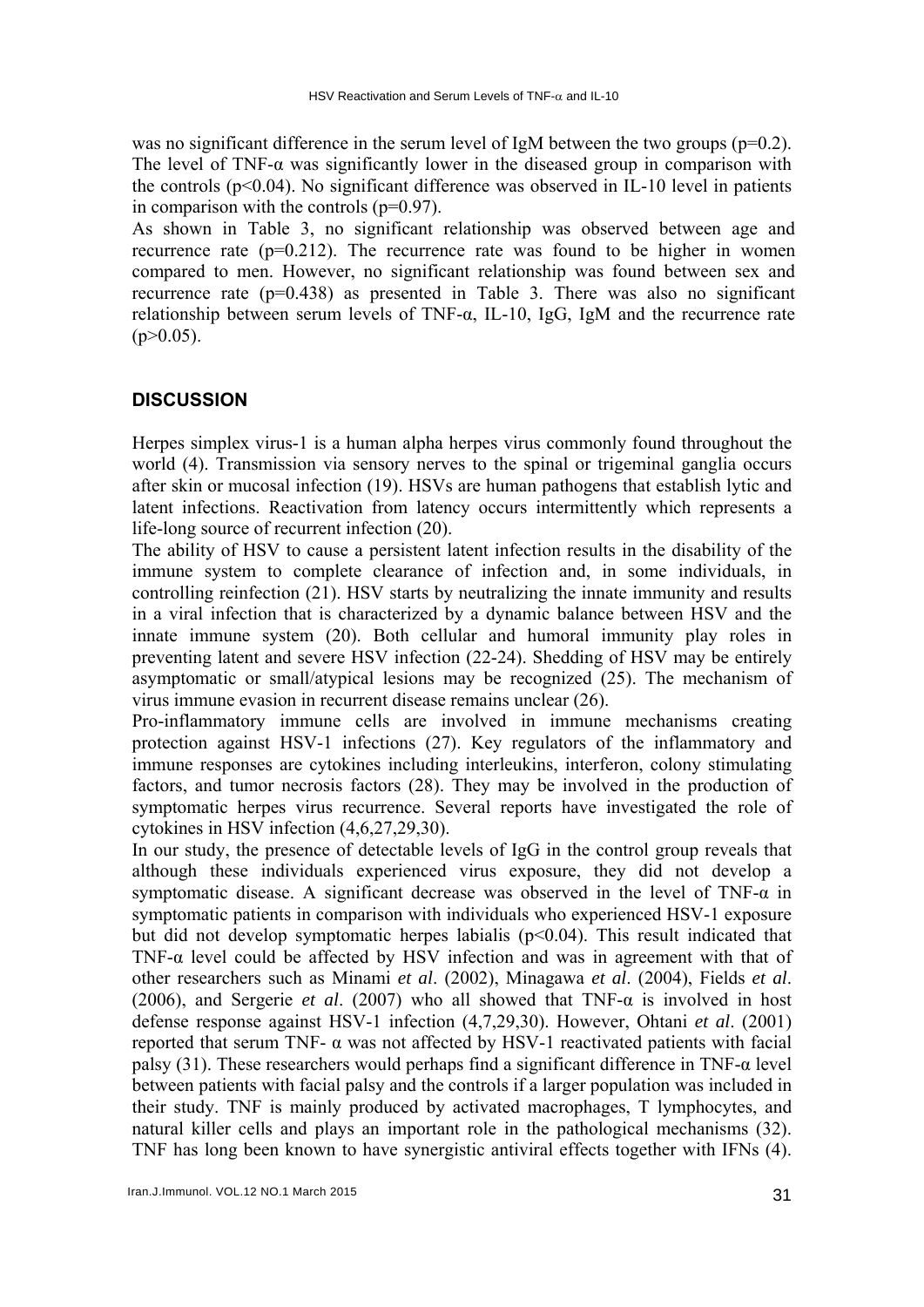The combination of TNF- $\alpha$  and IFN- $\gamma$  at low levels shows strong anti-herpes effects in human corneal fibroblasts (12). TNF- $\alpha$  is an important part of the innate immune response to HSV-1 encephalitis and has a protective effect in HSV-1 experimental infection in mice (30,33). IFN- $\gamma$  and TNF- $\alpha$  play important roles in acute infection and reactivation from latency (5,7,29). Following stimulation of HeLa and 86HG39 cells by IFN-γ and TNF-α, replication of HSV-2 is inhibited. In the presence of TNF-α, the antiviral effect of IFN- $\gamma$  is enhanced while it was not induced by TNF- $\alpha$  alone (34). HSV induced inflammation in mice was decreased by TNF- $\alpha$  small interfering RNA (35).

We found no significant difference in the IL-10 level of HSV-infected individuals who revealed symptomatic disease compared with the controls, in whom, symptomatic disease was not developed in spite of probable reactivation. Richards *et al*. (2003) reported an increased level of IL-10 in recurrent ocular HSV infection (27). The studies of Yan *et al*. (2001), Marques *et al*. (2004) and Schneider *et al*. (2004) revealed the ability of IL-10 in relieving the inflammation induced by HSV (6,14,15). The induction of IL-10 has an important role in regulating inflammatory responses (27). IL-10 treatment decreases the incidence of HSV-1-induced blindness in mice (6,36). Administration of IL-10 antibody and disruption of the IL-10 gene were associated with an increase in the severity of HSV-1-induced corneal disease (6,15). IL-10 is considered to regulate microglial cell production of immune mediators leading to modulation of the pro-inflammatory response to HSV-1 (6). The induction of IL-10 after HSV-1 corneal infection reduces the migration of inflammatory cells to the site of infection (15,27). Nevertheless there was a low increase in the IL-10 level in our symptomatic group compared with the controls; it was not a statistically significant increase. A larger sample size would have probably led to a result similar to the ones mentioned above. It may be considered as a limitation of our study.

Understanding the role of the immune response during HSV infection is important for controlling the disease and might improve the treatment, prevent the establishment of latency, and limit virus spread after reactivation from the latent state. Regulation of immune response may be a treatment option for patients with recurrent infection.

Collectively, the decreased level of TNF- $\alpha$  and increased levels of IgG in individuals with a history of symptomatic reactivation of HSV infection in our study suggest that in recurrent symptomatic HSV infection, a shift in immune response occurs during which those associated with Th2 overcome that of Th1. Based on our observations, we recommend that further studies be conducted that can assess the mechanisms involved in cytokine secretion and determine related genetic polymorphism. Also, it is a requirement that such investigations be done on a larger population**.** 

## **ACKNOWLEDGEMENTS**

This work was financially supported by the Grant No. 3178 from Shiraz University of Medical Science. We would like to Thank Dr. F. Jowkar for her generous help in finding symptomatic subjects for this study.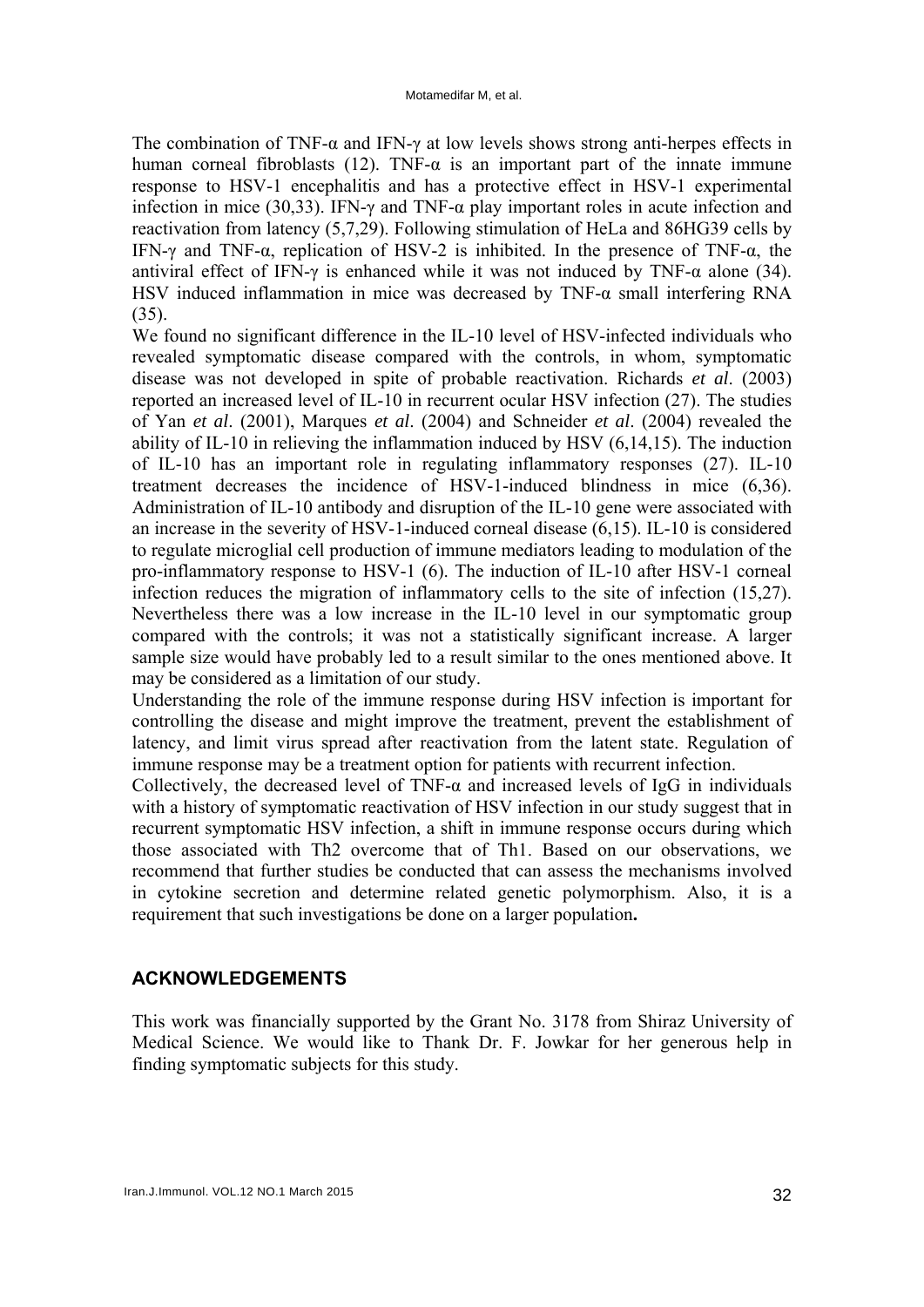#### **REFERENCES**

- 1. Steiner I, Benninger F. Update on herpes virus infections of the nervous system. Curr Neurol Neurosci Rep. 2013; 13:414.
- 2. Feldman LT, Ellison AR, Voytek CC, Yang L, Krause P, Margolis TP. Spontaneous molecular reactivation of herpes simplex virus type 1 latency in mice. Proc Natl Acad Sci U S A. 2002; 99:978-83.
- 3. Jones C. Herpes simplex virus type 1 and bovine herpesvirus 1 latency. Clin Microbiol Rev. 2003; 16:79-95.
- 4. Minagawa H, Hashimoto K, Yanagi Y. Absence of tumor necrosis factor facilitates primary and recurrent herpes simplex virus-1 infections. J Gen Virol. 2004; 85:343-7.
- 5. Koelle DM, Corey L. Recent progress in herpes simplex virus immunobiology and vaccine research. Clin Microbiol Rev. 2003; 16:96-113.
- 6. Marques CP, Hu S, Sheng W, Cheeran MC, Cox D, Lokensgard JR. Interleukin-10 attenuates production of HSV-induced inflammatory mediators by human microglia. Glia. 2004; 47:358-66.
- 7. Minami M, Kita M, Yan XQ, Yamamoto T, Iida T, Sekikawa K, et al. Role of IFN-gamma and tumor necrosis factor-alpha in herpes simplex virus type 1 infection. J Interferon Cytokine Res. 2002; 22:671-6.
- 8. Wasmuth S, Bauer D, Yang Y, Steuhl KP, Heiligenhaus A. Topical treatment with antisense oligonucleotides targeting tumor necrosis factor-α in herpetic stromal keratitis. Invest Ophthalmol Vis Sci. 2003; 44:5228-34.
- 9. Bradford RD, Pettit AC, Wright PW, Mulligan MJ, Moreland LW, McLain DA, et al. Herpes simplex encephalitis during treatment with tumor necrosis factor–α inhibitors. Clin Infect Dis. 2009; 49:924-7.
- 10. Mestan J, Digel W, Mittnacht S, Hillen H, Blohm D, Möller A, et al. Antiviral effects of recombinant tumour necrosis factor in vitro. Nature. 1986; 323:816-9.
- 11. Feduchi E, Alonso MA, Carrasco L. Human gamma interferon and tumor necrosis factor exert a synergistic blockade on the replication of herpes simplex virus. J Virol. 1989; 63:1354-9.
- 12. Chen SH, Oakes JE, Lausch RN. Synergistic anti-HSV effect of tumor necrosis factor alpha and interferon gamma in human corneal fibroblasts is associated with interferon beta induction. Antivir Res. 1993; 22:15-29.
- 13. Wong GH, Goeddel DV. Tumour necrosis factors alpha and beta inhibit virus replication and synergize with interferons. Nature. 1986; 323:819-22.
- 14. Schneider K, Potter KG, Ware CF. Lymphotoxin and LIGHT signaling pathways and target genes. Immunol Rev. 2004; 202:49-66.
- 15. Yan XT, Zhuang M, Oakes JE, Lausch RN. Autocrine action of IL-10 suppresses proinflammatory mediators and inflammation in the HSV-1-infected cornea. J Leukoc Biol. 2001; 69:149-57.
- 16. Ramakrishna C, Newo AN, Shen YW, Cantin E. Passively administered pooled human immunoglobulins exert IL-10 dependent anti-inflammatory effects that protect against fatal HSV encephalitis. PLoS Pathog. 2011; 7:e1002071.
- 17. Sahin F, Gerceker D, Karasartova D, Ozsan TM. Detection of herpes simplex virus type 1 in addition to Epstein-Bar virus in tonsils using a new multiplex polymerase chain reaction assay. Diagn Microbiol Infec Dis. 2007; 57:47-51.
- 18. VanDevanter DR, Warrener P, Bennett L, Schultz ER, Coulter S, Garber RL, et al. Detection and analysis of diverse herpesviral species by consensus primer PCR. J Clin Microbiol. 1996; 34:1666- 71.
- 19. Cunningham AL, Mikloska Z. The Holy Grail: immune control of human herpes simplex virus infection and disease. Herpes. 2001; 8:6A-10A.
- 20. Ma Y, He B. Recognition of herpes simplex viruses: Toll-like receptors and beyond. J Mol Biol. 2014; 426:1133-47.
- 21. Roizman B, Sears AE. Herpes simplex viruses and their replication. In B.N. Fields et al. (ed) Virology, 2th ed. Raven Press, New York. 1990. p. 1795-841.
- 22. Bonneau RH, Jennings SR. Herpes simplex virus-specific cytolytic T lymphocytes restricted to a normally low responder H-2 allele are protective in vivo. Virology. 1990; 174:599-604.
- 23. Bonneau RH, Jennings SR. Modulation of acute and latent herpes simplex virus infection in C57BL/6 mice by adoptive transfer of immune lymphocytes with cytolytic activity. J Virol. 1989; 63:1480-4.